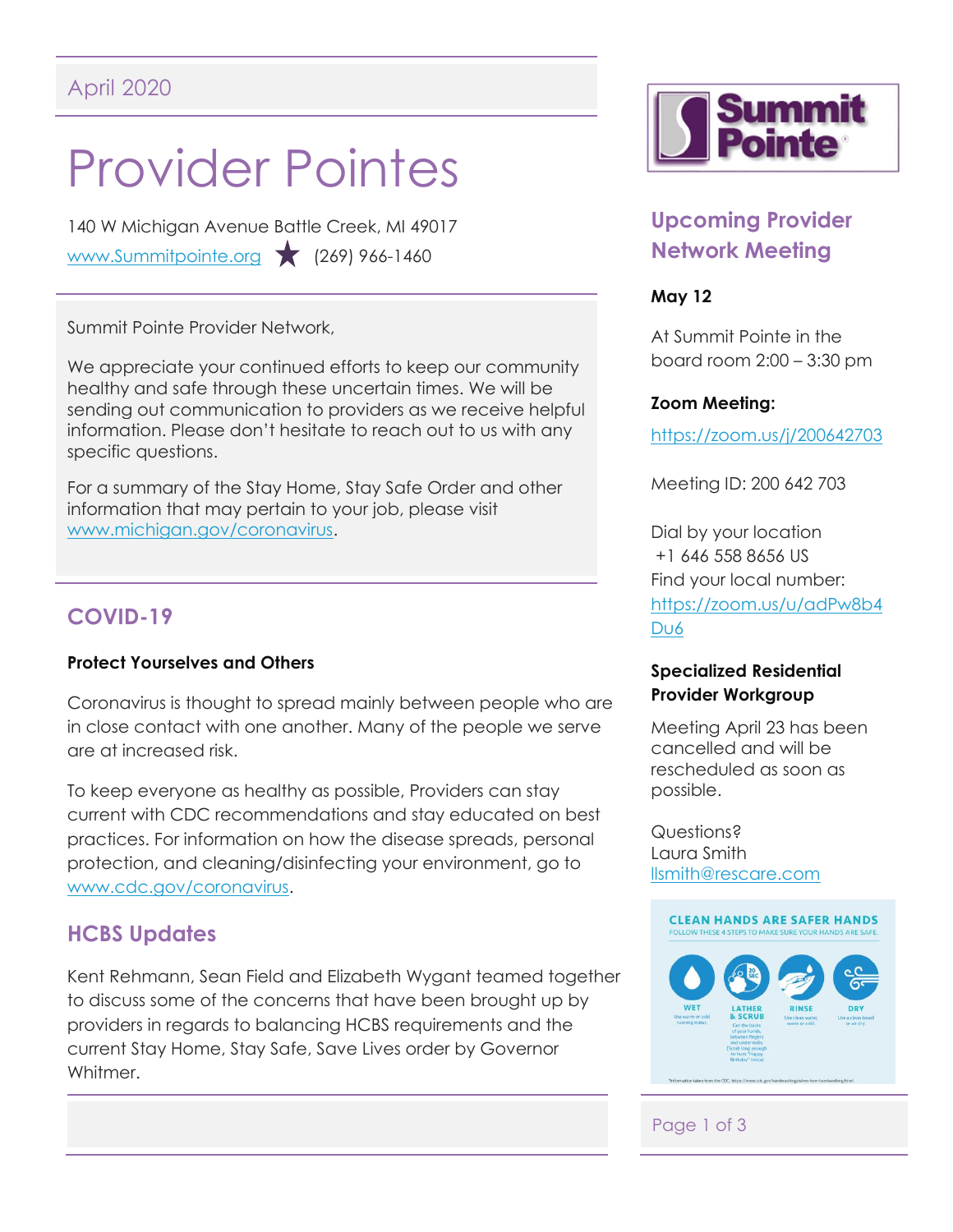We would like to recommend that you continue to educate the customers that live in your homes on the current order and remind customers that the home provides all of the essentials that are needed for each resident (food, toilet paper, cleaning supplies, etc.). If the customer continues to state that they want to go to the store to obtain a certain item, and after all redirectives have been exhausted, the customer, in the end, has the right to leave the home to go to the store, bank, etc. It is not the requirement or expectation that the home take the customer to the store or other requested places, if it is against the homes protocols or pose a risk to the health and safety of your staff or residents. Providers cannot stop the customer from leaving the home. We would suggest that you document all of your attempts and when the customer reenters the home that you conduct any protocols you have in place for folks entering the home (hand washing station, temperature taken, etc.).

#### **Provisional Approval**

The state has come out with some formal responses and ways we can overcome the required site visits prior to a new location getting started within the region.

The forms linked below will be used for provisional approval of new providers until further notice and until the statewide health emergency orders are lifted.

**[HCBS New Non-Residential Provider Provisional Survey](https://drive.google.com/file/d/152TI7BzSrGPsMnoAjclEEZrtAXPWUnBy/view?usp=sharing)** 

[HCBS New Residential Provider Provisional Survey](https://drive.google.com/file/d/1MoD2rwxVgXTOqySgsor3uOxYRpwlTogK/view?usp=sharing)





## **Training Resources**

**Here are some trainings that have been approved for Direct Support Professionals:**

[Providing Residential Services](http://www.michigan.gov/)  [in Community Settings: A](http://www.michigan.gov/)  [Training Guide](http://www.michigan.gov/)

The Training Toolbox System

[Improving MI Practices](http://www.improvingmipractices.com/)

### **Website**

For other training examples and resources, you can go to summitpointe.org and check out the [Provider](https://www.summitpointe.org/provider-network/)  [Network](https://www.summitpointe.org/provider-network/) pages. You'll notice a new page called Auditing/Monitoring Tools, which has information about auditing and site reviews.

Stay tuned for more tools and resources as we continue to update our site!

#### Page 2 of 3